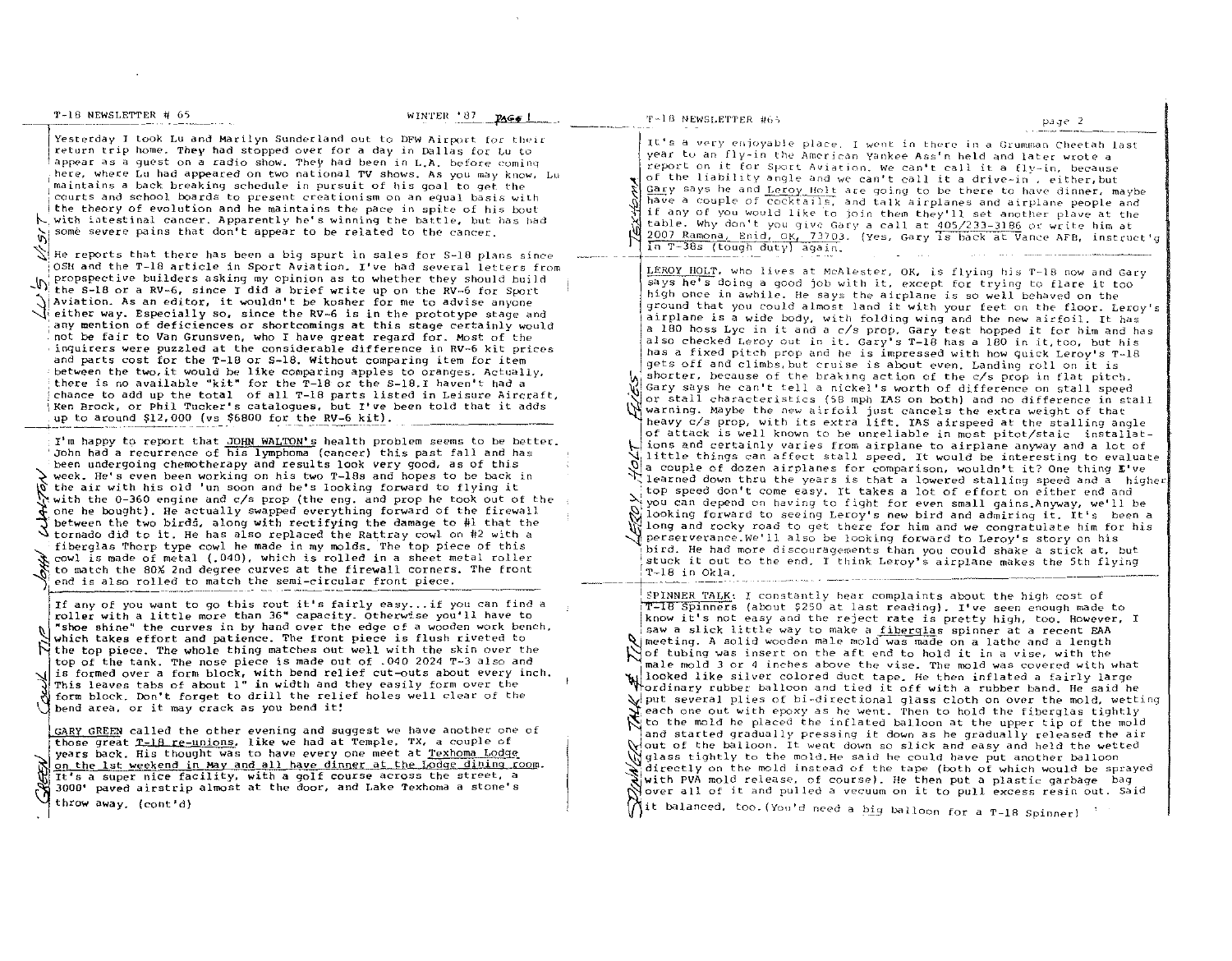$T-18$  NEWSLETTER #65<br>(contTd)

 $\frac{1}{2}$ 

1 had a fiberglas spinner on my RV-1 that had over 1000 hrs. on it when I finally sold it and it never gave any trouble. I also heard of a fellow that used an old phono turntable to centrifLgally cast a fiberglas object, so that the centrifugal force would evenly distribute Withe resin for perfect balance. Might be something you would like to ~: experiment with for fun. Let me know if yOU do, *etc.* You'd probably  $\Delta$  need to get up to .040 to .063 in thickness, I'd guess.

 $\mathbf{V}_1$  You might want to balance your prop and spinner separately as a unit, adding lead washers on the back plate flange if needed.

FOR SALE: I have a note from Lyle Fleming, 46035 20th St. E., Lancaster,  $CA$ , 93534, 805/942-2481 who says, "I have a standard T-18 landing gear and a standard fuselage that is a real good one except for the aft bulkhead, for the vertical tail needs some repair. I also have a set of  $T-18$ blueprints to go with it. In addition, I am also thinking of selling \.I): my standard fuselage, folding wing T-18, with full IFR panel, including a , Loran C, encoding transponder, and an 0-360 engine, all 90% completed. Make offer for these." Lyle wrote the letter in late Oct. '86, so a telephone call might be in order as to current status. He gave no reason for selling.A picture of his #1  $a/c$  is enclosed.

i F.E. ROGERS: Formerly of sioux City, lA, has moved to Phoenix, AZ, and he wrote the following: "Have completed move to AZ and in the process and in the process have left 71ED with the Sioux City Museum, a difficult decision after 10 years building and 8 years flying. *The* lure of our with them. , family and grandchildren prompted the move so we could spend more time

lThe Thorp T-IB has shared our affection for many years and I still feel Iit is one of the finest, if not the finest of the homebuilts. It saddens me to see the trend toward assembly of kits, rather than the actual construction of the various parts from raw stock. Altho' I am no longer a  $_{\rm N}$  construction of the various poses for all the latest developments and . : information offered in the newsletter. My files contain all the newsletters' and I frequently thumb thru them to refresh my memory of the enjoment I , had building and flying the T-18. Please keep up the good work on the newsletters. Our hope and prayers are with Lu for a speedy recovery from<br>his current ailment." Sincerely, Ed. his current ailment."

Thanks a lot, Ed, for the kind remarks and good luck for your lifeahead in Phoenix. (I added this letter as food for thought for some of you that may be facing the same problem one of these days.

Under our present liability system in the courts the original builder of an aircraft can be held liable for mistakes. deficiencies, etc. that allegedly might cause an accident. even tho' there have been several other owners in the interim. This means you might want to discuss your alternatives with a competent lawyer before you sell. We'll go into this subject in depth in the next newsletter. In the meantime, if you have any thoughts (or possible solutions) on the problem, I would encourage you to write them down and send to me. If you have a lawyer friend you W may want to discuss it with him and record his opinions on how best to<br>W escape liability, This is an extremely serious problem that ALL builder escape liability. This is an extremely serious problem that ALL builders of an amateur built airplane must address when they or their heirs sell the airplane. It goes without saying that you should write to your lawmakers about the dilema.

T-18 NEWSLETTER #65

10202 N. 46th AVE Glenoale, Az. 85302 October 22, 1986

DE-AR LICh,

I must apologize for not getting my oues in on time, but the time sometimes slips away when you're trying to get an airplane<br>cone in two years. Enclosed is the \$10 of my ques. If I owe oone in two years. Enclosed is the \$10 of my oues. If I owe more please let me know.<br>The present time I am in the process of getting my fuselage<br> $\mathbf{\hat{x}}$  ready to rivet. By the time you get this I should be well on my more please let me know.

ready to rivet. By the time you get this I should be well on my<br>way. I have my flaps, ailerons, fin, and rudder finished. I found the rugger to be the most difficult to make. The hints in

the news Ietter was very helpful in ooing everything so far. I must say though that there is some misquiced advice that must be  $\gamma$  $\breve{\mathbf{X}}$  sorted out and oiscarded by the individual before starting a particular task. where out and oiscarded by the individual before starting a<br> $\sum_{n=1}^{\infty}$  random landing gear also. I welded it up with a DC arc<br>with a component of the starting search of the starting and the starting and the starting s

weloel. I talked to one of the people at Oshkosh before doing it and they said it should be as cood as heliarc if cone correctly. Personally I think it turned out very good. The worst part about making the whole thing was making the jig to hold everything in place.

When making my flaps, ailerons, and rudder I found the secret to making straight trailing eages is to "not" cut the trailing<br>eage with tin snips, and squeeze the rivets. The way to cut the <sup>~</sup>trailins ease is to either shear it or scrape it in half with a sharpened hacksaw blace, as described in a earlier news letter.

The writer called it a poor man's sheet metal shear. Of course you must also hold the egge straight with a piece of angle on each sice while riveting, which was also described in a earlier

- news letter. I guarantee you will be satisfied with the
- results. In all the fly-ins I have attenoed in the past two

years I have not seen but one  $T-18$  with trailing edges as straicht as mine.

For a power plant I am using a foro V6 with the Javlin

conversion if I ever set conversion unit from Blanton. I have had it on order for 15 months, but he has had some production problems. I am using the 1.6 to 1 reduction which he has yet to test. Accoroins to the information I get from Blanton there are several others considering the foro V6 for their T-18. If they are reading this news letter I would like to hear from them in regaros to how they plan to mount the engine since it needs a four point mount. Also where are they going to mount the radiator, and how are they coinc to route intake and exhaust air to the raoiator.

Yours truly, *;7* /72< /,""7Z {1/' /l ·?~7J~/, ." /r'(-,/;(".,u <- Monroe Ma~himer serial  $\pm$  612

Thanks, Monroe. for the tip on the trailing edge and the little shearing tool. Also, appreciate the comment on the Javelin engine.we need mgre letters like yours!

page 4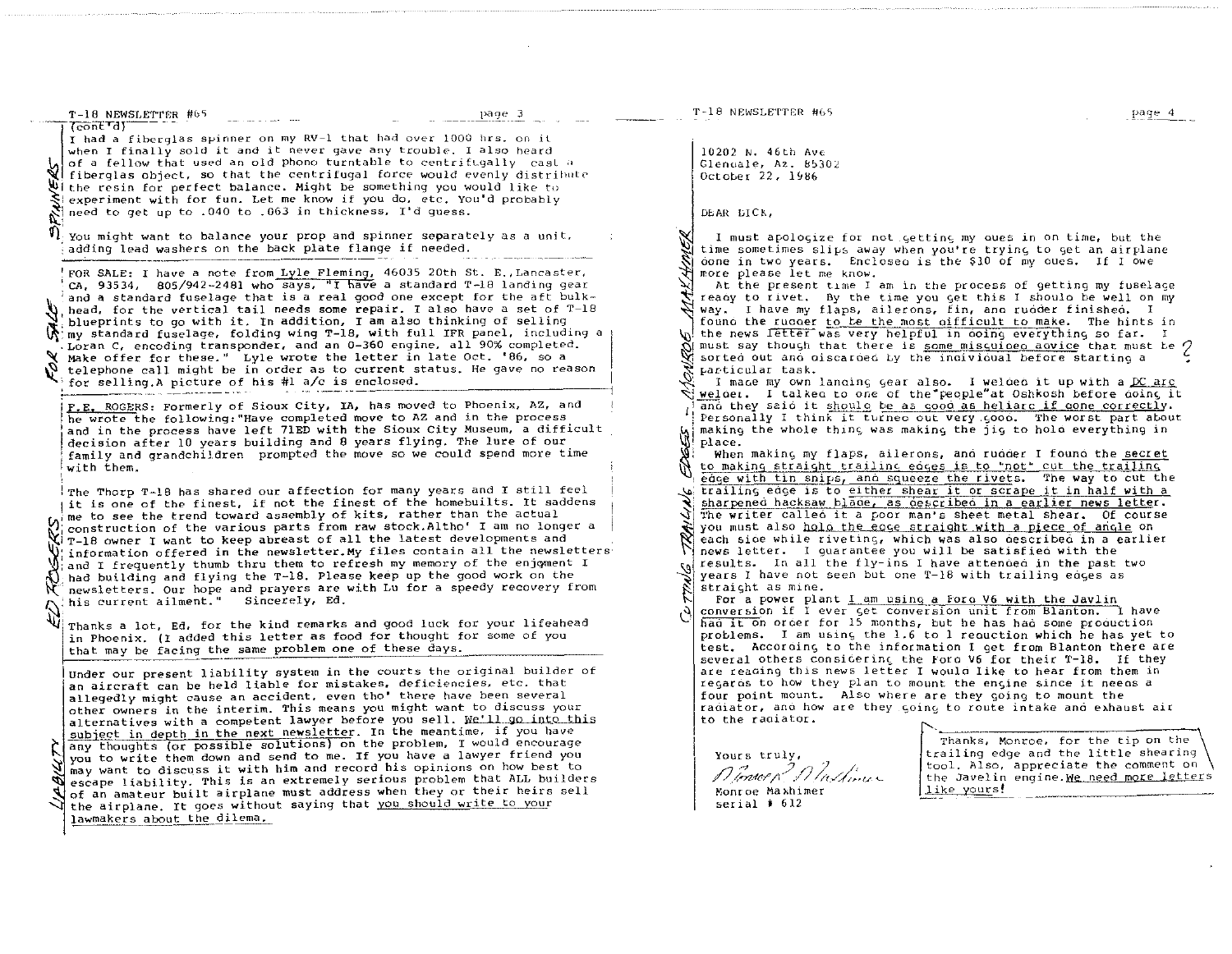---.. -~-"

6 Oct i986

Dear Dick,

 $\frac{1}{2}$ 

 $\mathcal{A}$ (Q: ~  $\mathbf{U}$  $\mathcal{Z}^+$ 

 $-\frac{A}{c}$ Enclosed my dues with gratitude for every word in every newsletter. I started  $\frac{d}{dx}$  B8B, I think, in 1972 with a lot of on's and off's. I definitely have a T-18 in my garage. I'm getting ready to lock in place the horizontal tail tube. I started (using Ken's parts) by mating the center main wing section, on a good level surface with the 601 bulkhead and the 602 fittings. The main conter beam was finished so I placed the attach bolts through the main beam fittings, the 601 bulkhead and 602 fittings, locked everthing together, carefully marked the 602 fittings to the 601 bulkhead, took everything apart, drilled and rivetad the 602 fittings to the bulkhead, placed the 601 in the fuselage and finished the job. J used the wrap around doubler on the 601 bulkhead, but since the 602 fittings were in place, the first row of rivets is impossible to buck, 80 1 poped the first row and used an'e for the eecond row. It seemed to work very well and everything is straight and level. Now to the horizontal tail tube. I intend to leave the main center wing beam in place and with the horizontal tail tube also in place, align the tail tube with the main wing beam using a Hewlett Packard digital traneit. I have a great engineer operating the transit and  $I^t11$  probably get more error in alignment by trying to drill tha first holes in the lugs on the tail tubo than I will in the initial alignment with the transit. My, this is wordy. I hope you won't consider this overkill, but it's going to be Fun trying to make it perfect.

Thanks again for the newsletters.

Respectfully,  $\sqrt{\frac{\text{Thanks a lot. Bob}}{\text{report. Every new builder should}}$ ~know about those pesky rivets in "the 601. Just remember to not  $\sqrt{\frac{\text{rivet the fitting on 1st & there.s}}{\text{no problem.}}}$ 4/:C:.. <u>(</u>26 Robert Clayton 17B3 Harvard Ave. SLC, UT 84108

The next few pages are from our indomitable T-18 builder in *the* U.K., Jim Waller, and I know his account may likely increase your appreciation for the relative freedom from bureaucratic pomposity and xxxxx that we enjoy here.

 $T-18$  NEWSLETTER #65 "Pairhsven",  $\qquad$  , page 6

Shirrell Heath. Southampton S03 2JN (,J,329) 8.)2754

Mid August 1986

Dear Luther.

Herewith flight test schedule for my T-18 G-BLIT. Ferhaps you'd like to sena them on to Dick Cavin for the Newsletter.

I Thanks to your letter of 23rd Dec. things got moving again. However,  $^{\sharp}$  not having heard anything by mid March I assumed our CAA was corresponding with you. Anyhow, I took a day off work and went to see the Engineering Officer of the Popular Flying Association (our equivalent of your EAA) and G-BLIT had its first flight that day, 17th March, remember I phoned you. Since I have only been flying the mandatory 5 hours required to keep my licence, apart from  $\mathfrak{Z}_2^{\perp}$  hours in a Chipmunk late last year, I got a friend, 'Barry Dyke, Chief Flying Instructor, Western Air Training to do the test flying although I flew it from the right hand seat from  $24/5/86$  and when we were doing the tests.

The first flight was traumatic. The canopy catch failed on takeoff and Barry flew G-BLIT with his knees whilst holding the canopy closed with one hand. Nota the modified catch drawing which I have enclosed. Now the fun began in earnest since Barry Dyke fell out with Western Air Training and went to another airfield to start his own school. The Permit to Test stipulated that G-BLIT could only be flown from Thruxton with B. Dyke in command and he had moved to Old Sarum some 10 nm. away. What with the foregoing and continuous wet weather until the end of June to say nothing of Old Sarum being, despite its nominal 900 metres length, marginal, I only soloed G-BLIT for the first time on the 18th July. What with my having a week away in Scotland it was only last Sunday, the 10th, that I was able to get down to the serious business of starting to learn to fly it.

Old Sarum has a hospital to the north, the city of Salisbury which *I* homebuilts are not permitted to overfly to the south and Old Sarum Roman : fort den.1 in line with its E to *VI* sjngle runway. It is within the R.A.F. ! Boscombe Down Military Air Traffic Zone and a large Danger Zone (Army Sange) lies due east. What a daft place to put an airfield. Not really. The  $\frac{1}{1}$ airfield has been there for a very long time and just about everything apart from the Roman bit, seemingly always swarming with sightseers, just grew up around it. Old Sarum does have two other setbacks, though. There grew up around it. Old sartum obes nave two other setbacks, though. There<br>are three or four places where apparently ditches have been oug and filled<br>across the runway and it is shaped. There is no problem for aircraft with well sprung  $u/c'$ s capable of a steep approach but the Thorp loses out on both these counts. Most of us here are used to short grass strips where you make a glide ap roach, high for safety, and sideslip off excess height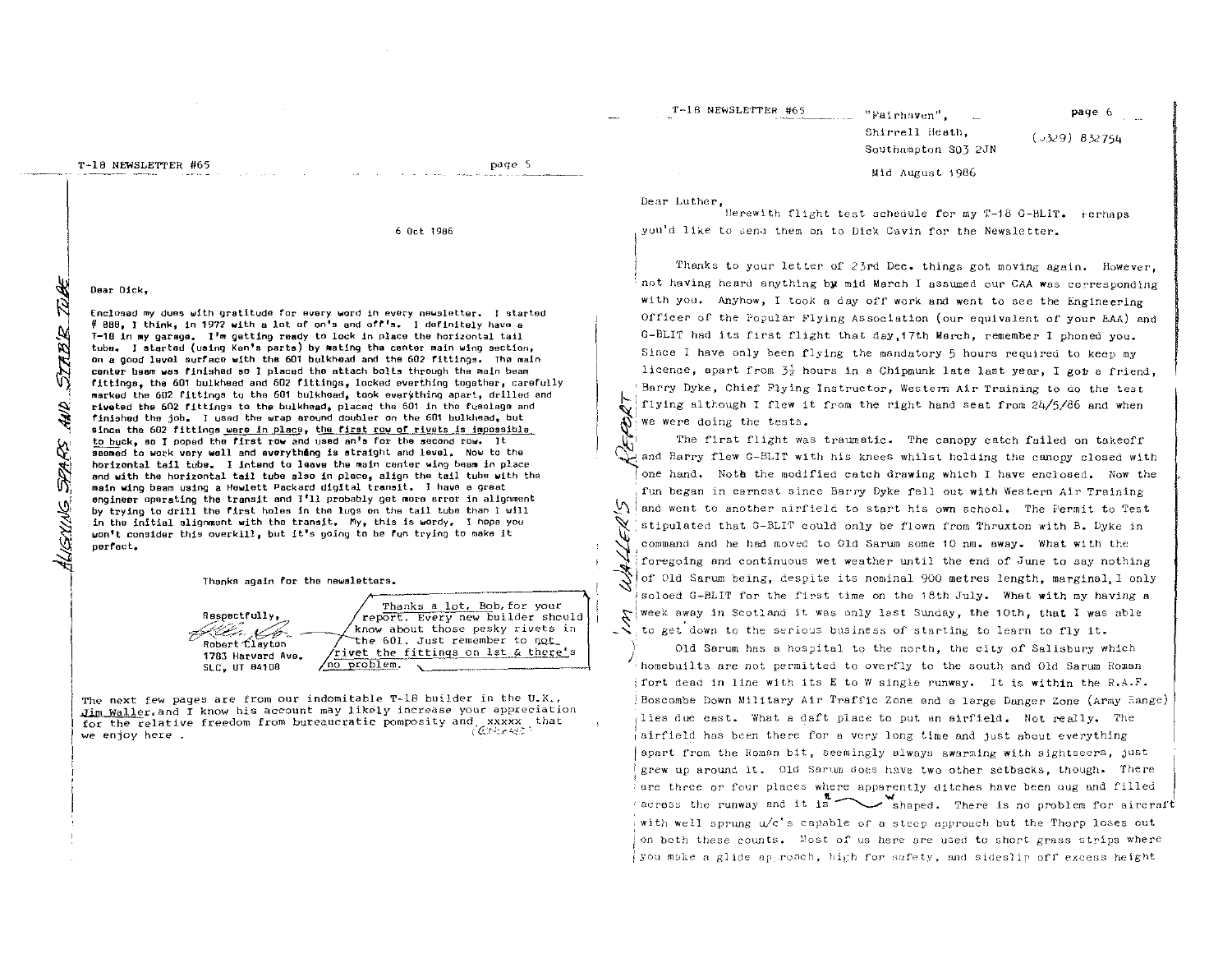#### T-18 NEWSLETTER #65

saue J

A couple of sud things, though, Thanks to my misreading some wording on the Permit to Tast we missed a chance to fly to the PFA Cronfeeld Rally. the biggest in Europe and equivalent of your Gahkosh, by one day. I know G-BLIT would have been a sensation there. The editor of our equivalent of Sport Aviation was hoping to do some air to air photography on us at another rally. Domestic arrangements fouled that one up. Last Sunday the anticyclone which should have developed instead turned thundery with very poor visibility so I lost out on another PFA rally. However it was almost a flat calm so I got in over two hours of circuits and am now confidently landing G-BLIT in well under half the length of Old Sarum without heavy braking or bouncing. Takeoff is no problem. Anticipating the swing and not overcontrolling is the answer. I ease the tail up as soon as the contral column feels light at about 40 kts. indicated, nudge her off at about 55 kts. and hold her down until she indicates 80 kts at which speed at 65 to 70f. with two up she climbs at 900 ft/min and molo 1,200 ft/min. Old Sarum is just 300 ft. AMSL.

المعرض الكالمحصل

I have only calibrated my ASI by the manometer method given in the NL's and I have my pitot forward of the Sbd. wingtip (see photo of Vale of Pewsey) but there aint no way I'm going to be getting much more than 130 kt. fully laden. I'm using a wooden prop made by a friend. When I can afford it I'll have him make me another but I think I've dropped on lucky first time with the ideal combination for conditions here. He designed it 66" dia.  $x$  76" pitch and my Lyc. 0320 E2G of 150 h.p. swings it at 2700 rpm on takeoff.

Old Sarum's one advantage is its circuit height of 600' (so that R.A.F. machines can pass overhead on their eastward approach into Boscombe Down). When I first atarted flying approaches in G-BLIT it took me a long time to get used to the long flat approach needed. I put on the first click of flap at 80kt. and allow speed to decay to 60kt. over the fence after which I'm far too busy looking for a bump free spot to touch down and holding her tracking straight to know how fast she is travelling. Solo she seems to float for miles. I have only and will only ever use full flap with two up. Surprisingly it doesn't seem to make a lot of difference but gliders and non radio aircraft use the field. G-BLIT climbs happily with half flap on the overshoot without much change of trim. When landing there is a sharp pitch down when applying full flap. I suspect that a full flap overshoot could be interesting to say the least. I'm tempted to blank it off.

The radio aerial mounted centrally between u/c legs seems to work well and after many landings its rubber tip is still not scraped. The VOR with Ken Knowles wingtip mounted serial also performs well. If I remember to take a camera I'll send some photos of what she looks like with the cowlings off. Oh, before I forget. First flights were not pleasant due to an intense whining. This I traced to a tiny paper-thin gap between canopy & windscreen. Now cured by addition of window seal foam strip.

Hust stop. Thank John Thorp for a fine plane for me. Best, di Wall

#### POPULAR FLYING ASSOCIATION  $1005^{+2}$   $\lambda$  ET/200 T-18 NEWSLETTER #65 page 8 SUPPLEMENTARY FEIGHT TIST SCHEDULE, **Engine and Fuel System.**  $SDEED9$  ARE IN KNOTS  $400,52,701$ (1) Engine cooling on climb - the aircraft should be climbed at full threttle for the minutes, or to 5,000 ft, above take off point, whichever is less, and the following data noted:-Time Ht. Cylinder head temp. Oil Temp.  $T.A. O$  $I.A.S.$  $\Omega$ 500  $1,25$  f.  $100$   $\Gamma$ . 65 f. 80 kts.  $1 min. 1 k.00$ 430 140 80.  $2 \text{ min. } 2 \cdot 3 \cdot 00$ 445 160 80 3 min. 3 2 00 450  $130$ 80  $4 min. 4000$  $145$ 185 CB  $5 \text{ min. } 4 \text{ } 8 \text{ } 00$ 445

190

 $AD$ 

On completion of test the engine instellation should be checked for any signs of overheating, abnarmal discolouration of components, signs of chafing or repid vecar due

to vibration. During climb any undue vibration that may be present should be noted.<br>Before commencing tests the Pitpt/Static/ASI installation Remarks: Was checked for leaks and accuracy using a manometer. No leaks were present and the readings (over 30) were consistently (2) Engine cooling of mex. continuous power - the oircraft should be flown at Max. Continuous Cruise Power (or in the case of aircraft designed for air racing, at full throttle) for the maximum duration of the circroft, less a reasonable reserve of fuel. The following data should be recorded:-

Time of flight. 32 hrs. Max. Cyl. Head Temp. reached. 450 f. Max. oil temp. reached. 190 f. Total oil consumption in flight. About 1 pint (?) On completion of test the engine installation should be chocked for any signs of overheating, abnormal discolauration of components, signs of chating at rapid wear due to vibration. During the flight any undue vibration that may be present should be noted. This and all other tests were conducted with two 12} st. occupants & full fuel - i.e. within 50 lb. of maximum permitted all up weight. Remarks:-

## Stalling.

mana a an an Albanya an an an an an a

(1) Level Flight (in ottaining stall the airspeed should decrease at not more than I mph/sup). ist stagg flap: 48 kt. (a) Power Off  $V = 50$  kt. I.A.S. clean. Full (40")flap: 45 kt. Tendency of either wing to drop: Slight left Is there any natural worning of the stall?= Buffet At what speed does this occur?= 55 kt. What is the control effectiveness at stall? (i) Allerons = Still effective

(ii)Elevator = Good (iii) Rudder = Good

Check that the throttle response is satisfactory = Yes, good pickup

Estimated loss of height during recovery = 100\*

o

v.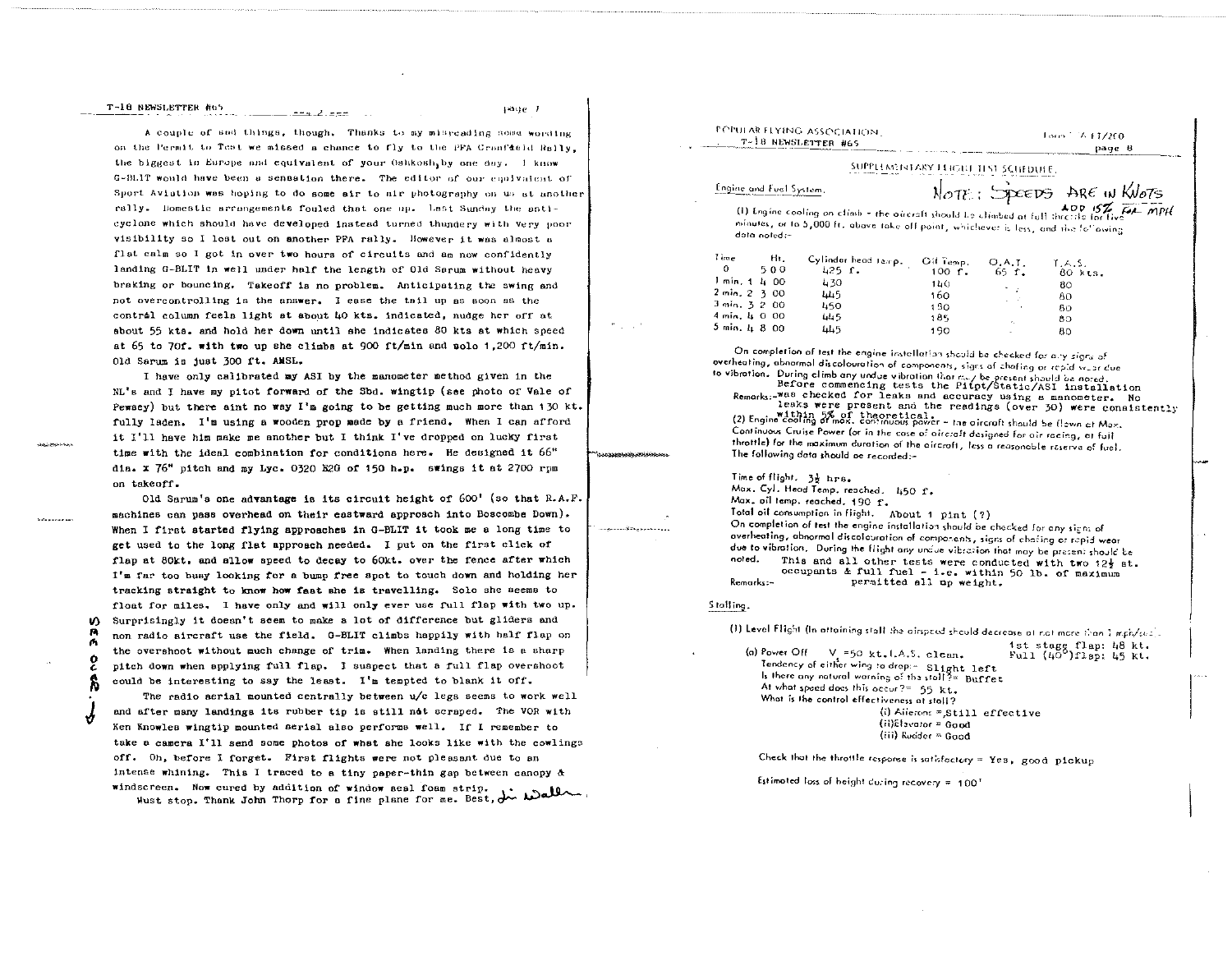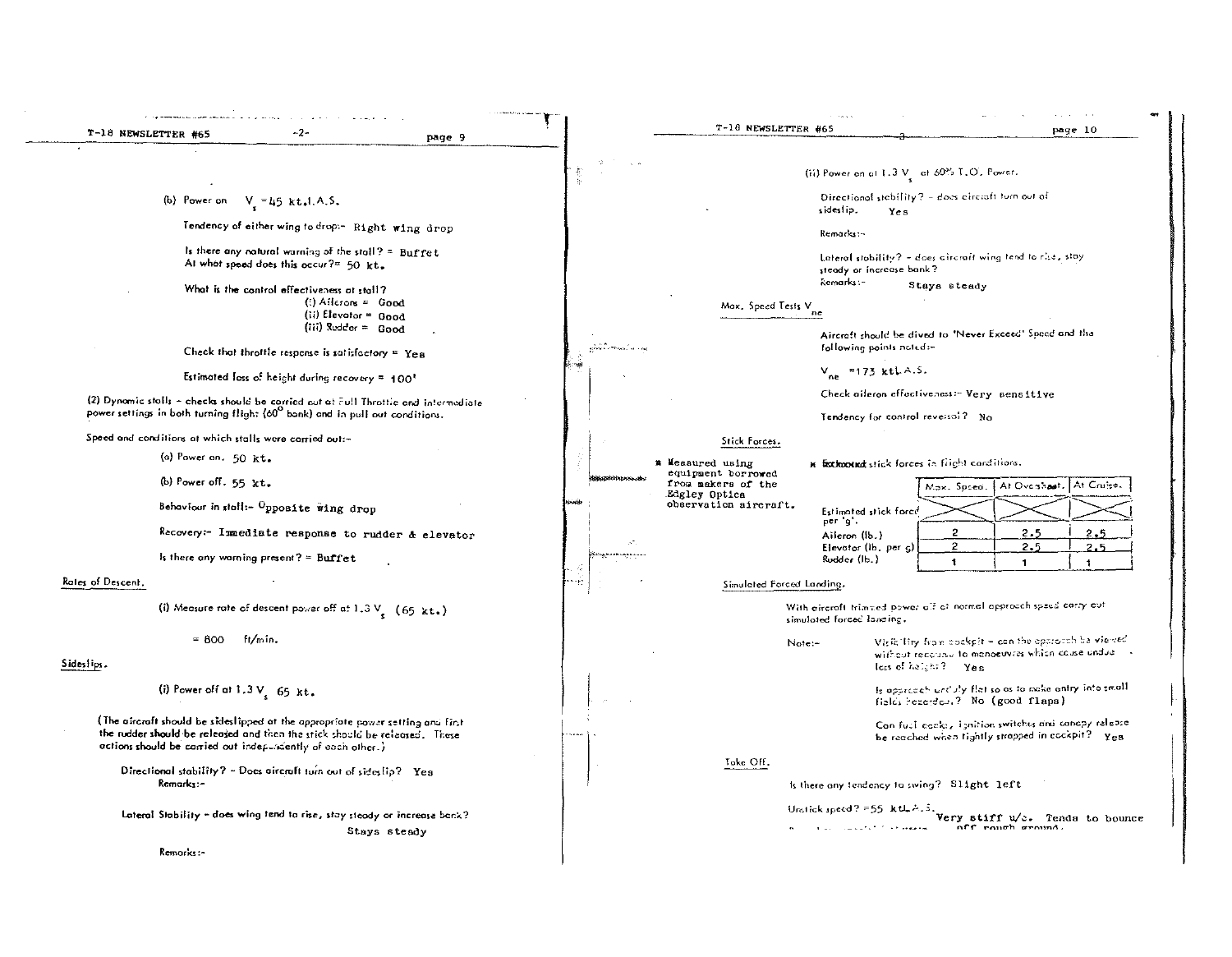#### T-18 NEWSLETTER #65  $T18$   $C - B1$ T-18 NEWSLETTER #65 page 11  $C$   $B$   $N9$  $R4$   $C$   $R7$  $-1$ Landing. OVER CENTRE A  $\overline{u}$ m Nium Landing at  $1.3 V = 55 kt.$  $(1014 - 11)$  $CATCM$ MECHANISM Tendency to swing on touchdown? =  $No.$  Very controllable MILO  $SovE$ ELEVATION Tendency to Float  $2 =$  Yes but not excessive Tendency to overturn when using brokes? No Can an overshoot be mode safely during all phases of the approach  $\cdot$   $\cdot$  $\circ$ and landing without recourse to any trim change or unusual manoeuvre? Yes Behaviour of Engine. Tendency to overspeed in (i) Lovel Flight? No  $PLAM$ (ii) In dive cr 3 throttle? No (iii) Overshoot? No. ORIGINAL 10-32 TAPPED Longitudinal Stability. ERAMES  $\varpi$ Check stick free longitudinal stability - trim at normal cruise speed Ø) in level flight and measure stick force v I.A.5. 23 Ib. General. စ PLAN Cockpit layout. Can all instruments be read without difficulty? Yes  $\oslash$ Can all engine and flight controls be operated without RIUSTTED OUTR difficulty when properly stropped in? Yes ACAZEO Visibility from cockpit - Remarks:-In flight? Very good  $S$   $P$ Taxying? Good **ELEVATION**  $.064$ CHROMOLY  $p_{LR}$  7.2  $(4130)$ Any special features? Quite a marked nose down trim change when lowering second stage of flap at 80 kt. This will  $NOT = CO$ be placarded as limiting speed.  $S$ CALE Stick force 1st stage:  $2\frac{1}{2}$  lb. Full flap: 5 lb. Aircraft can be trimmed out if necessary.

 $(s<sub>imed</sub>)$ 

Barry Dyke X739

Chief Flying Instructor Wiltshire Flying Club, 01d Sarum Airfield, Salisbury.

ORGINAL CATCH AS SUPPLIED BY ICEN KNOWLES SPORT AIRCRAFT INC.

page 12

NORCO, CA.

MODIFICATION

I OFTEN FLEW MY T-LE<br>WITH THE CANOPY OPEN ABOUT I" AND KNEW OF SENERAL OTHERS THAT DID LIKEWISE WITH NO PROBLEM EXCEPT A HIGHER READING IAS (tion, IF STATIC SOUKE IN THE COCKPUT- $(\epsilon_{\mathcal{D}})$ 

We are indebted to Jim for an excellent and interesting report. If you carefully read the Air Registration Board Supplementary Flight Test report you can see that they aren't really such oures after all. Their flight test syllabus is complete and well thought out. You would be well advised tocopy the report for your own use in the future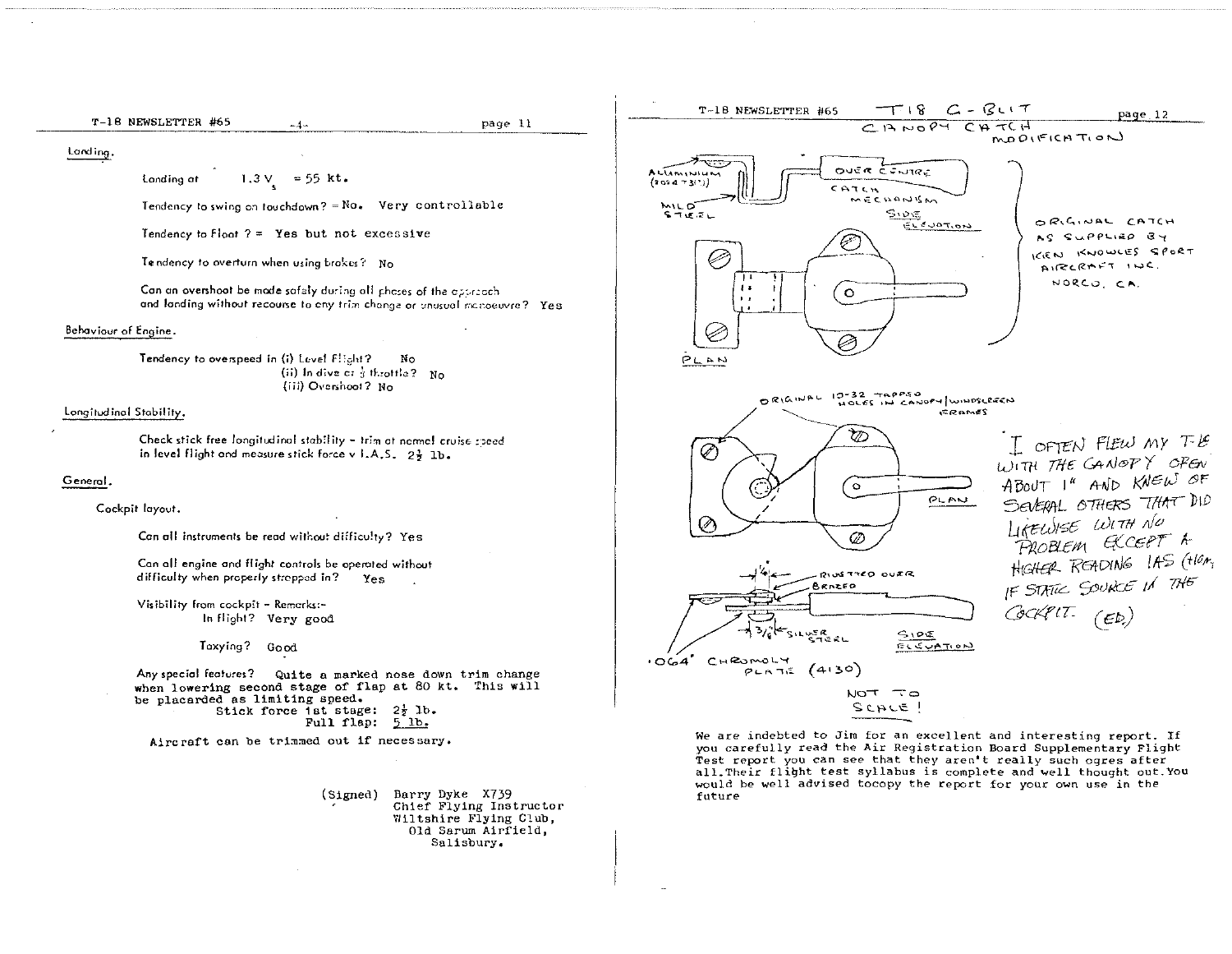T-18 NEWSLETTER #65

page 13

ŧ)

T-18 NEWSLETTER #65

page 14

1376 San Higuel Gay Nerced, California 95340 December 5, 1986

T-18 Hutual Ald Society 10529 Somerton Dallas, Fexas 75229

Dear Dick,

Enclosed is \$20 to maintain the flow of newsletters. I had thought I was caught up on dues and that you had stopped publishing the newsletter. I am missing issues 61, 62  $6.63$ . The arrival of issue 64 was a surprise.

About 18 months ago I sent a long letter about my experiences building and flying a T-18 for about 100 hours. No newsletter was received after that. Were my observations that bad??/ FITER NEVER RECEIVED (LAYAE) SER )

You were unable to attend the 1984 OSN meet the first year I completed the  $T-18$ . We met briefly in 1985 when I was director of the Merced Antique Fly-In. Time did not permit talking T-18. Your SPORT AVIATION article on the '85 Fly-In was greatly appreciated. Our 30th event in 1987 should be the largest ever. Last year I persuaded the judging people to give a greater proportion of prizes for homebuilts. We sent invitations to all the EAA chapters in the five western states and have had a significant increase in the homebuilts attending.

The T-18 forum at OSH this year was a disappointment. If I were a builder doing a Thorp the topics discussed would be of little value. For those with flying airplanes the content was of a little more interest. (The south Texans long account of learning to fly his newly purchased Thorp probably scared off some potential builders.)

I have had an unhappy experience with Bernie Warnke of Almost Constant Speed Propellers. The metal Sensenich cut and repitched to 68 x 73 by Santa Nonica Brop is too fine a pitch for my 0-320, 150 hp Lyc. I ordered a wood prop from Marnke asking for a 68' dia. and pitched to give me 170 TAS cruise at 7500\* DA. The prop received was a 73" pitch and it still oversped to 12,000 DA and was no improvement over the metal prop. I sent it back on his promise to carve in more pitch. Upon return months later the prop was not noticeably different. It was sent back again and he promised to rework it again. It was promised Si for July 36 in lay of 36. n a recent telcon he now is beginning work to U<sub>f</sub> repitch it. I have no confidence that it will be much better. He refuses to The fund my money. (Just prior to departure for OSH I few the bird to Bakers-<br>(field prop in CA. I removed the prop and carried it to the shop. It was repitched to 70" in an hour. I flew home that day and to OSH and back in the Thext two weeks. That pitch gives 170 TAS at 75%.)

 $\mathsf{R}^\dagger$  You could perform a real service by publishing the insurance aarriers who will Insure T-18's for a reasonable premium. The first  $1_2^1$  years I was insured fully for \$950 by AIU West in Reno. They were touted by the EAA. Last April, four months into a second year, I was cancelled because I flew a homebuilt. The broker found another underwriter and I have been paying 6650/yr for 10/1000 for

PL & PD only. Full coverage would have been \$2100/yr. Please ask the Thorp folks if anyone is getting good coverage at a reasonable premium.

Sorterly with the South of the Sorterly WANE 1 HAVE<br>Sorterly with the Sorterly WANE of AN INS.<br>Since CF AN INS. W. W. Co. THAT'S REASONABLE.

December 16, 1986

Joe Brooks 20913 Halldale Ave. Torrance, Calif. 90501 213 320 1398

Dick Cavin T-18 Mutual Aid Society 10529 Somerton Dallaz, Texas 75229

Dick,

I purchased most of my parts from Ken Knowles in January, 1983. I received the parts by spring, **Wark** started shortly thereafter. With the T-18 Newsletter and Sport Aviation, most subjects were well covered.  $\omega$ To date, the plane is on the gear and 90% complete from spinner to tail wheel. The engine baffles are of my design. The engine is an O320 E2A with fresh chrome major. The prop is a Sensenich mod. 76EM8-68-74 which Santa Monica Propeller cut down, repitched, and had tested by Specialized Testing Service, 10758 Burbank Blvd., North Hollywood, Ca. 91601, (213) 877 7317. The C-W has its hang-ups for sure. The canopy is one. There seemed no slick way to get the standard conopy under the widebody frame. Sliding the plexiglass fore or aft just left a mismatched look and poor fit. Finally I bit the bullet and cut out two tringular notches (6") from the rear corners and the bubble slid in place. The canopy skirt was raised to cover the notches. (BIFLIONE . LOE IS RECEVERING TO FRONT END OF GAVERY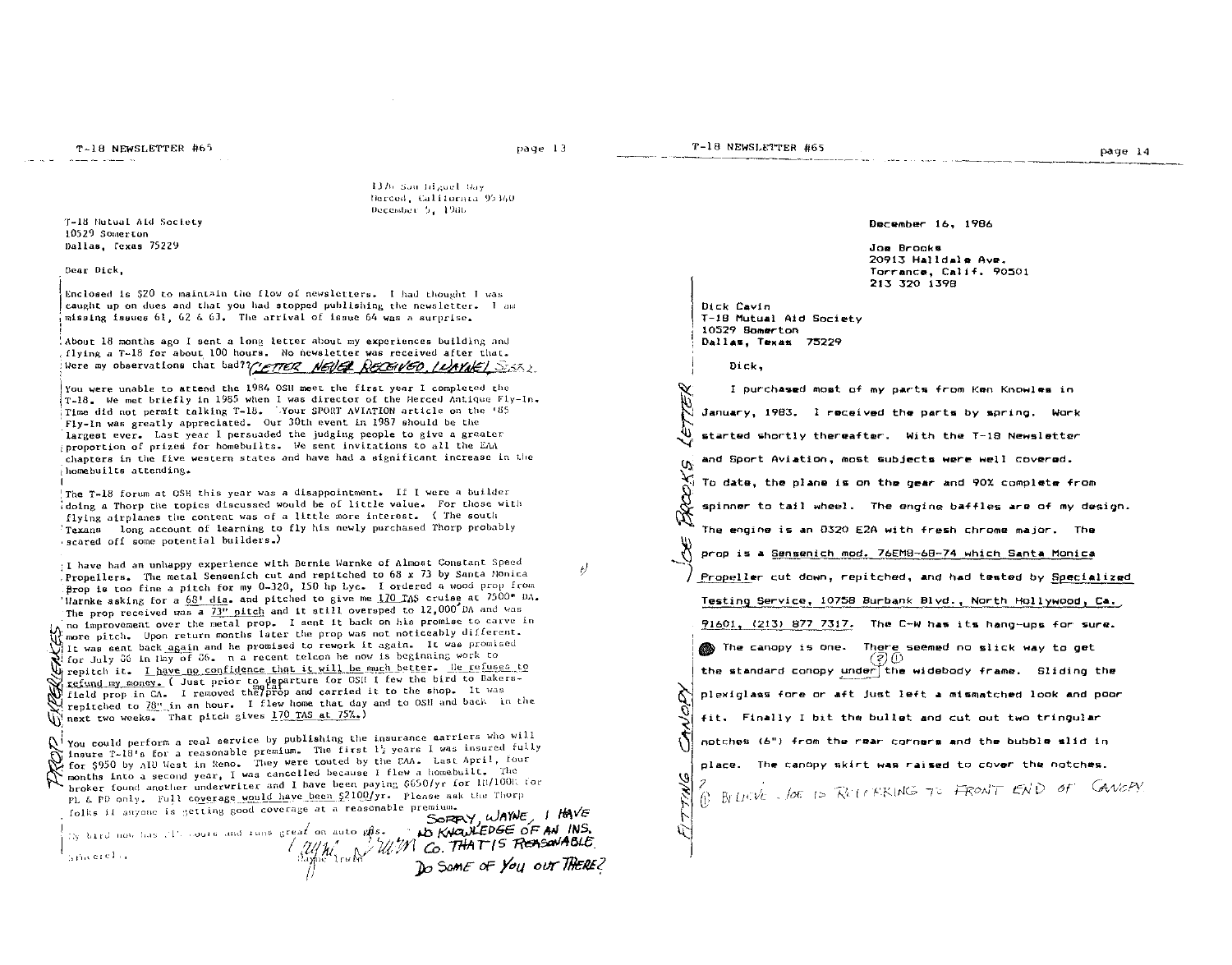T-18 NEWSLETTER #65

assay 15

# \* EVEN A #40 DRILL (RESULAR) CAN GRAB. BETTER TO USE A HILO SHEET METAL GRAD.

৸ Cutting and drilling the plexiolass was a pleasure with the proper tools. Small tooling clamps were used to hold the canopy straight while the pilot holes were drilled in the plexy and frame with a #40 drill and then clecoed. A hole pattern was used for drilling these holes (skirt hole pattern). Trimming and drilling from then on was by grinding A 5" cutoff wheel and a 3/8 "bullet" stone were used exclusively. No cracks have yet appeared.

The baggage compartment is of my design. A spar was made to carry the load to the frame. Side pannels hang from the longeron to support the sides of the floor. The rear spar is supported from the frame and the rear blukhead The floor is two parts (split fore and aft). The rear bulkhead is in two parts also. The trick is that both the floor and rear bulkhead are held with camingks to ease removal. With the battery behind and the electric flap motor under the baggage compartment, they will be removed more than enough to warrant the extra effort of camiocks. The baggage compartment weighs 10 lbs. Access to the tail is easy, even for me.

Dual brakes were fitted simply by welding tabs on the ♠ right side like the left. Supports for the right cylinders mimic the left. A remote reservoir was mounted on the

T-18 NEWSLETTER #65

page 16 (*KOMET TRULL 5 SPECIALTY GITALOGUE HAS GOOD LAYOUT* 

firewall. The cylinders were from piper (pn.95061).

The bases were cut down to fit the brackets, and the shafts were turned down and threaded for clevises. A second set of rudder pedals were procured and the masts moved to alion with the "right hand" side. Aeroquip 303-4 hose and 491-4 Ιñ fittings were used as well as a fortunes worth of "AN" aluminum fittings. Stainless steel tube was used down the gear leg. More "AN" fittings and Aeroquip goodies finished the setup. (Mandrels for the 491 fittings were easily made from aluminum shaft turned down on a lathe and fitted in AN-816 fittings of the proper size.) na The wheel pants were also fun. The pant was marked for center lines and raised to clear the wheel. A cutout pattern was made and centered on the side of the pant.

The original brackets pulled the pant outboard too much.

A new bracket was made with offsets to hold the pant centered on the wheel. A outter bracket was bent up to finish the installation. (The pants add class to the plane just sitting there.) The cuffs are a poor fit at best. So Under the hood, the oil cooler was mounted on the firewall. "AC" makes a remote oil filter bracket used on

the Cessna 421 that is available in salvage yards. This

was also mounted on the firewall. The gascolator was from

SEE PREV. NL ON MOUNTING OIL COOLER ON FREEWALL RE: NOISE TRANSMISSION TO COCKPIT

<u>'o'</u> CONFARTALEN **ROOKS**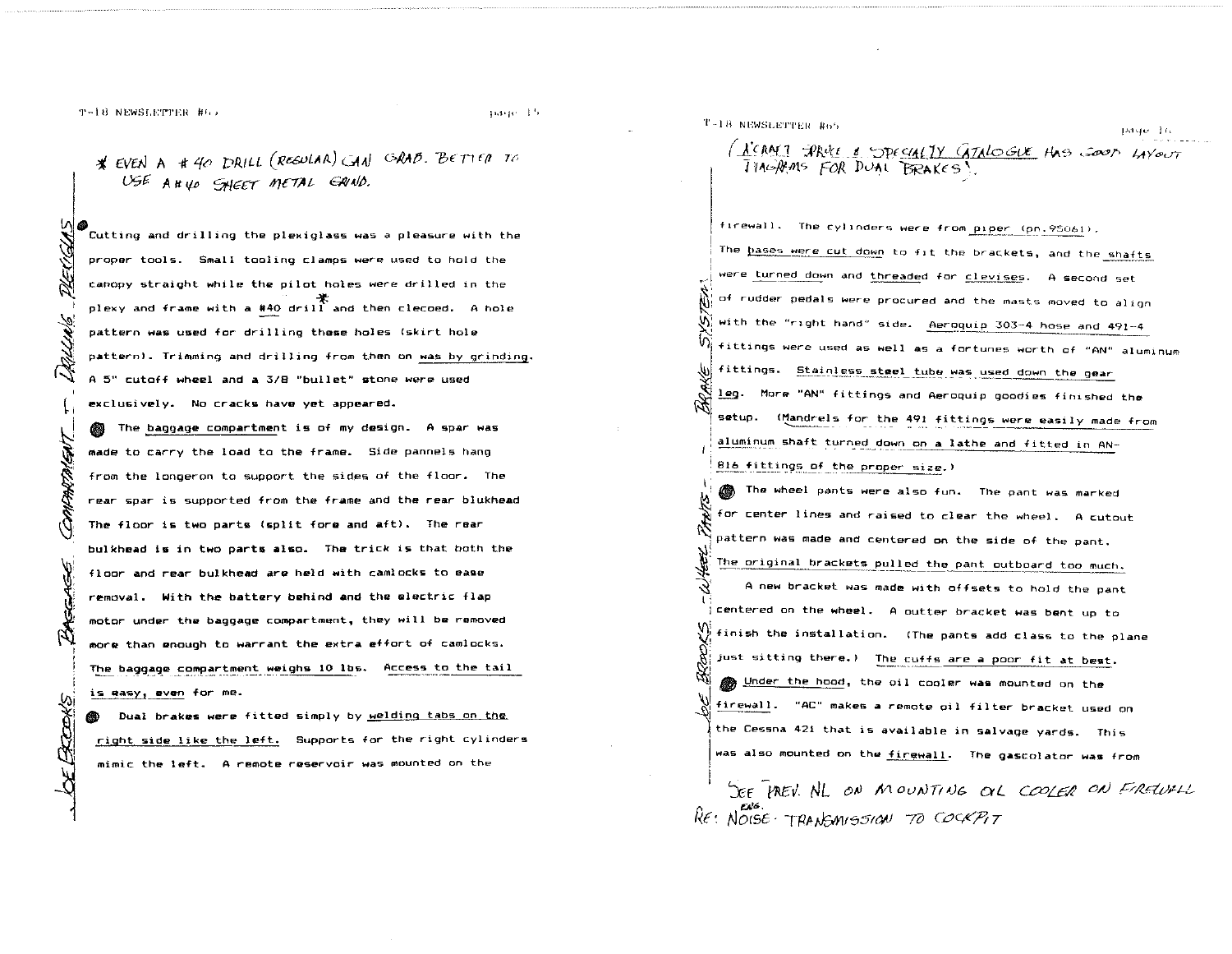$T-1$  H NEWSLETTER #65

a Cessna 172. (J like the remote drain feature.) Fuel flow in mockup from a near empty tank was two quarts per minute.  $F$ uel hoses, lines and fittings are all 3/8 inch. The fuel shut off valve is in front of the firewall and cable operated. Wo fuel pump or vacuum pump was used on the engine. The least of the last ine include. These shrouds were stretch formed ala ribs from soft aluminum. Flat wraps were riveted to the skirts. Making up patterns for the baffles proved that it would have been cheaper  $W$  to buy then. (But they wouldn't have fit so well.)

**Building the "C" wing has been enlightening.** Matched hole tooling worked for most of the parts from Knowles. The outer wings ... not quite. The spars are fun if you  $(\mathsf{Ser}~\mathcal{N}\mathsf{L})$ like to see straight angles warp from cutting tapers in  $\sqrt{R_1T}$ -UP. them only to find that the center wing ribs are joggled -0-1'HiS for untapered cap strips. The most fun was the "tenniselbow" from riveting the spars by myself. (It took siX months to shake off the pain.) Since the skins came prepunched, the holes were drilled \*40. The ribs were linedup on the spar and drilled. All center ribs line up with the holes on the skins except for the fourth one out (where the skin splice is). The skin was clecoed to the center ribs and the fourth rib was drilled from the hole pattern *(f)* of the skin. The spar was drilled af-ter all else. The (i) r;:", WE l..,.J£ 0'1 "5Kt 'J 1(11/6"'- /ioU5 ClN *-toP or* 5T11. f:.' (See AL urrite-eye)

needed as much as 0.180 inch shims between the front of the spar and the rib. Oh yeah, the skin was bent before-I and as per all the good scoop in the Newsletter (and  $\mathcal{L}^{\prime}$  $\sim$ nose ribs were drilled for the spar after being fitted to it. With the skin clecoed to the center ribs and the wing jigged flat on the table, the nose ribs, one at a time were fit and drilled to the hole pattern of the skin. My nose ribs the procedure works!). The inner skin was riveted  $(3/32)$ soft flush) to the fourth rib. The outer skin was clecoed to the outer two center ribs. The last nose ribs were shimmed and drilled one at a time. The clecoed outer wing is straight as a die. With the wing in clecos, the inspection holes were cut as was the aileron pushrod Slot.~MY pU\$hrod hit the rear spar before full "up" aileron. This required a 1/4 inch shim under the mast (bellcrank). The mast needs about 1/4 inch more offset (hinge pin moved forward) to aid this problem. A piece of 1 inch angle was riveted inboard on the bellcrank rib to stop the outer bellcrank from going over center (even tho it may seem unnecessary). The wing is sitting in the garage collecting dust as I try to shrug off this cold that started last Sunday. (While I was trying to dope out a fairing to cover the humungus gap in the skin for the aileron push rod.)

A photo album of Poleroids (270 so far) has been kept  $(\epsilon$ *xCELLENT*  $\langle \ \rangle$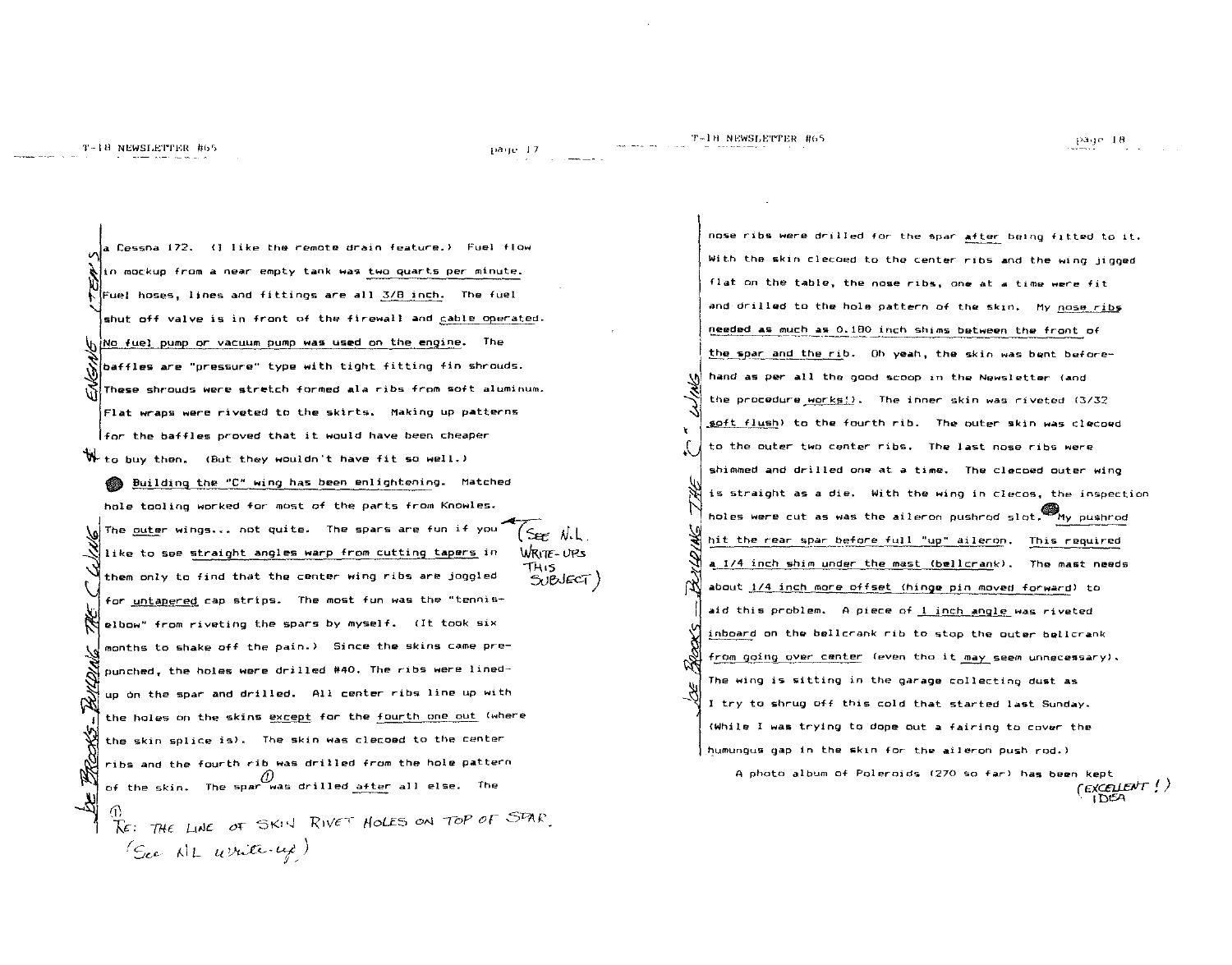of the progress and dates. Sometimes a picture is worth

 $\blacktriangle$  thousand words.

BROCKS (CONTD)

I think that I'll kick back with a hot toddy and let

the world turn for a while. Enclosed is a check for \$25.00

to keep the fund going.

K.T.F (Keep Thorps Flying)

### *JOII Brooks*

Joe, I've gatta say that that was one of the *very* finest reports on T-18 building that I have ever read. About the only way it could have been improved on would be to have some sketches. In particulat. you might have included a simple sketch of where and how you cut the 6" triangle cuts out of the canopy. The WB canopyseems to be a source Of trouble for everyone and anyone that has any tips along this line I'd sure like to hear from 'em. Thanks, too, Joe for typing up the report. That saves me a lot of time, since I'm a two finger typist.Again, Joe, thanks a million.

To belabor a point I brought up in NL #64... We DESPERATELY NEED COPY FOR THE NEWSLETTER! ! ! I've all but run dry on what to write about. We have covered almost' everything at least once, but there are still a few items we haven't covered in any detail. Canopy installation can still use more write-ups, ditto wheel pant installation, gear fairing details, brake system installation, electrical system details, baffles, intake system, cowling installation, control rigging and measurement, fuel system details with wing tanks, upholstery inst<sup>i</sup>n, windshield inst'n, instrument panel layout and hook-up details, engine control routing and inst'n, instrument plumbing/wiring details, rudder and brake pedal inst'n, fitting and alignment of wingtips, tailtips, more info on electric stab trim. electric flap inst'n info, etc..... you get the idea. Just pick one of those subjects, take pen or typewriter in hand and go to it! Now if WOU keep putting it off there will be no more T-18 newsletter after #66! I've got just enough material on hand for one more NL. so amigos. IT'S UP TO YOU NOW... You all responded superbly when we sent out a call for dues in NL #64. some of you contributing more than the yearly dues, and we now have enough funds on hand for probably four more issues..... But in all that pile of replies 1 got only TWO stories! So. again guys. PLEASE help. Each of you owes a lot to the help you got from the newsletters when you started and now's your opportunity to show your appreciation in a way that really counts.....I want to keep the NL going from now on if possible, so now the ball is in YOUR court;

ALSO SEND PICTURES OF YOUR BIRD  $NormC\in W$   $Sano$   $Xoy$  -  $NOT$   $THEY$   $'$ 

T-18 NEWSLETTER #65 (1999) 20 (1999) 20

TONY BINGELIS' latest book, SPORTPLANE CONSTRUCTION TECHNIQUES, Is really super. It's the third wok in his series and 1s 366 pages of info that's really vital for anyone building an airplane. If you don't have all three of Tony's books and are building an airplane, you are depriving yourself of something that's worth its weight in gold. Much of the material first appeared in earlier issues of Sport Aviation {no longer available}, updated for techniques and materials. We all w owe a big debt to Tony for his writings, so I strongly urge you to add his latest book to the other two.

Incidentally, Tony is now building an RV-4, would you believe? After<br>all those superball-wood airplanes, he's having a go at an all-metal<br>bird. Would you believe that the built FOUR trim tabs before he got<br>all one that sui Incidentally, Tony is now building an RV-4, would you believe? After all those superb all-wood airplanes, he's having a go at an all-metal bird. Would you believe that he built FOUR trim tabs before he got one that suited his standards?As of this writing he has completed all tail group parts, plus his ailerons and flaps. You can rest assured that it'll be a cream puff. If he keeps up the present pace we just might see it at OSH in '87. TONY ALSO HAS A SET OF T-18 PIANS (SINCE 1945)

GREG HALVERSON, 2533 NE lith St., Portland, OR, 97212, was one of those that answered my 50S in NL #64. Here's his letter: "Dear Dick: Just rec'd the recent NL and thought I'd add a few ideas I found helpfuL

First, and I think most important is a comfortable work area. Ideally <sup>i</sup> large, well lit, and reasonably warm work area where entire assembly could take place. I have a full basement in my home, which makes it vel convenient to "tinker" at any time I wish. It has really helped to spee( up my project. Any money a person puts into a workspace and tools will be repaid over the course of the project.

Another item I found helpful was using a many compartment fishing tac} box for rivets. I could segregate the rivets by type and size an d carry the box around to where riveting was to take place.

In drilling the canopy I purchased a set of brad point or spur bits at local tool supply store. In drilling the canopy holes I used a small  $2 \rightarrow$ block as a backup block and drilled partially thru the plexi from one side and then used the pilot holes for a center and again using the bac up block went in from the opposite side until completely thru. It worked ~: nicely.

For getting at some tight riveting areas (in stab'r ribs, etc) I made a wood lever with a bucking bar at one end instead of trying to get my  $\mathcal{Y}_1$  big hard in and holding the bucking bar."

That bucking bar tip was a real winner, Greg. (see sketch below). We all are very grateful for your tips and we thank you sincerely.

The wood spur bit Greg spoke of is almost identical to a sheet metal grind bit described in previous newsletters.

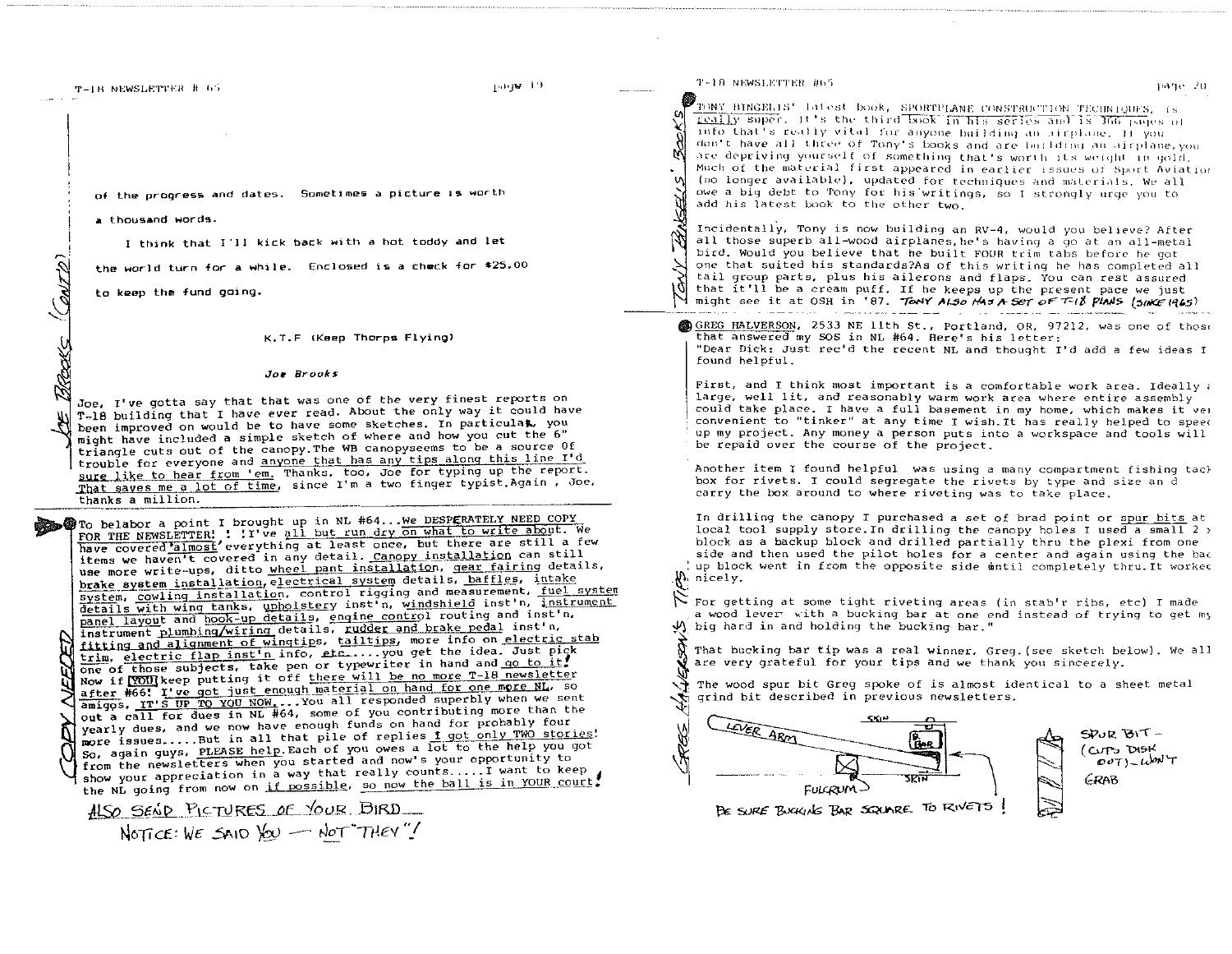$para$   $22$ T-18 NEWSLETTER #65  $14440 \cdot 21$ T-18 NEWSLETTER # 65 STANDARD DISCLAIMER:NOTICE.... In all past, present, and future news (A re-run of the "new" airfoil coordinates)  $S-1A$   $CW$ 48 letters of the T-18 and S-18 Builders and Owners Society (rormerly known as the T-18 Mutual Aid Society) and Association, that from its beginning IDS-4-212 AIRFOIL COORDINATES we would make you aware that these Newsletters are only presented as a Clearing House for ideas, opinions, and personal experiences of both  $\mathbf{r}$  $v^2$  $z_L$ members and non-members in both building and flying the T-18 and the S-18. and anyone using these ideas, opinions, and experiences, do so at their own discretion and risk. Therefore, no responsibility or liability for  $0.0$ -0661  $+0661$ the accuracy of material presented is either implied or intended and is  $0.100$  $.4737$  $-2742$ 0.250 presented without recourse to anyone (Editor).  $-7290$  $-1377$  $0.625$ 1.1364  $P_{1}$  O. Box 195 - -6554 Colorado City, CO 81019 1.250 1.5750 - .8641 September 27, 1986 1.875 1,8881  $-1.0125$ 2.500 2.1363  $-1.1340$ 3,750 2.5242  $-1.3305$ 5.000 2.8248  $-1.4860$  $10$ 6.250 3,0693  $-1.6130$  $\mathbf n$ Mr. Dick Cavin 7.500 3.270  $-1.7184$  $\mathbf{12}$ 10529 Sommerton 8.750  $3.440$  $-1.8060$ 13 Dallas, TX 75229 10.000 3.583  $-1.672$  $\overline{\mathbf{u}}$ 12.500 3.800  $-1.968$  $\overline{15}$ 15.00 3.938  $-1.995$ Dear Dick: 16 17.440 4.016  $-1.9710$ Sorry to take so long putting pen to paper, but six years and 14 moves 17 19.960 4.009  $-1.8950$ leaves little time especially when you're not sure about most of the  $16$ 22-480  $3.940$  $-1.7787$ details of construction. N18FL is finally on gear and wired and the 19 25.000 3.7871 - 1.6294 ហ wing has been mated to the fuselage. Hope to get airborne in the 20 27.515 3.5635  $-1.4669$ U next 4-6 weeks and I'll give details of engine and construction at 21 30.03 3-2814  $-1.2988$  $22\,$ 2.9503 that time. 32.54  $-1.1335$  $\frac{23}{24}$ 35,045 2.5793 - -9710 (A) Read about loose bolts in landing gear and would like to pass on a 37.525 2.1808  $.3101$ trick about opening up the gear A-frame 5/16 holes. The heat-treated  $\frac{25}{26}$ 1.7539 -6497  $40.01$ 4130 will ream out if you use a cobalt drill or if you harden a carbon 42.535 1.3176  $-4888$ drill by heating the tip cherry red and dipping it in mercury--do 27 45.025  $•8792$  $-3268$ this outside or with good ventilation as mercury is toxic! I was able to 28 47.51 -456  $\overline{\phantom{a}}$ -1636 ream through the pad, short gear extension and wheel pants bracket 29 50.00 ە- $\overline{\phantom{0}}$ -0 and got a good tight fit. Also, followed your advice about not cutting threads on gear bolts-cutting the threads showed a lot of bad areas when examined under a magnifying glass. No words can convey my gratitude to you and all the other builderш NOTE: TO LAY OUT THE AIRFOIL, SCRIBE A STRAIGHT LINE 50 INCHES LONG ON A contributors to the newsletter-you're a great bunch and you've made PIECE OF ALUMINUM SHEET. MARK OFF THE STATIONS GIVEN IN COMUMN X ALONG THIS LINE AND DRAW PERPENDICULAR LINES AT EACH STATION. Z(U) DIMENSIONS these six years a real fun education. DESCRIBE THE UPPER SURFACE AND Z(L) THE LOWER. FOR CONVENIENCE, STATIONS FOR BOTH UPPER AND LOWER SURFACES ARE THE SAME. NOTE THAT THIS AIRPOIL Sincerely yours. EXACTLY FITS THE S-18 SPARS. RIB FORM BLOCKS MUST BE MADE SMALLER BY THE AMOUNT OF RIB THICKNESS. ΧĎ Frank J. Lanier  $(303)$  676-3889 Sunderland Aireraft **SA** P.S. Anyone interested in any of the parts I've listed (see enclosure), please write even if you call--I'm always in the shop. (smile) DWN  $\mathcal{X} \mathcal{Y}$  Sunderlay "NFW" AIRFOIL PARTS ARE: 781-3 COVER, 782 WELL, 751 SEAL (NEED 781-2-4) DATE 74  $2 + 85$  SCALE TRI-I SHELL & ASSOCIATED FARTS). FRANK ALSO HAS QUITE A WING PROFILE NEXT ASSY NUMBER OF SURRUS T-18 PARTS. IROP HIM ANDRE IN 5'SA MODEL  $ENVEDP$  FOR LIST  $\neq$  PRICES.  $S-18$ # BUT WORDS CAN! ALL OF YOU CAN EXPRESS YOUR GRATITUDE WITH AN ACCOUNT OF YOUR PROJECT.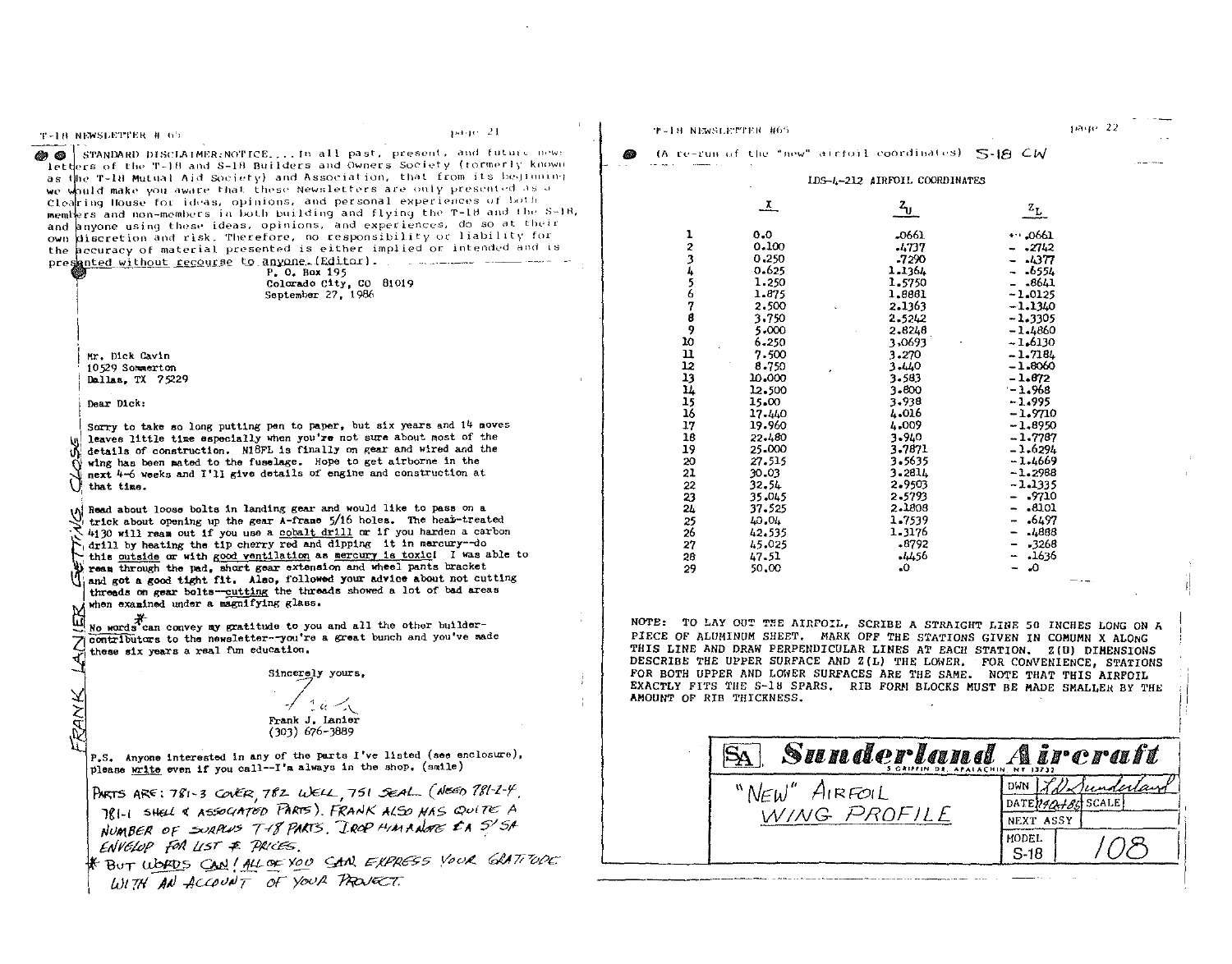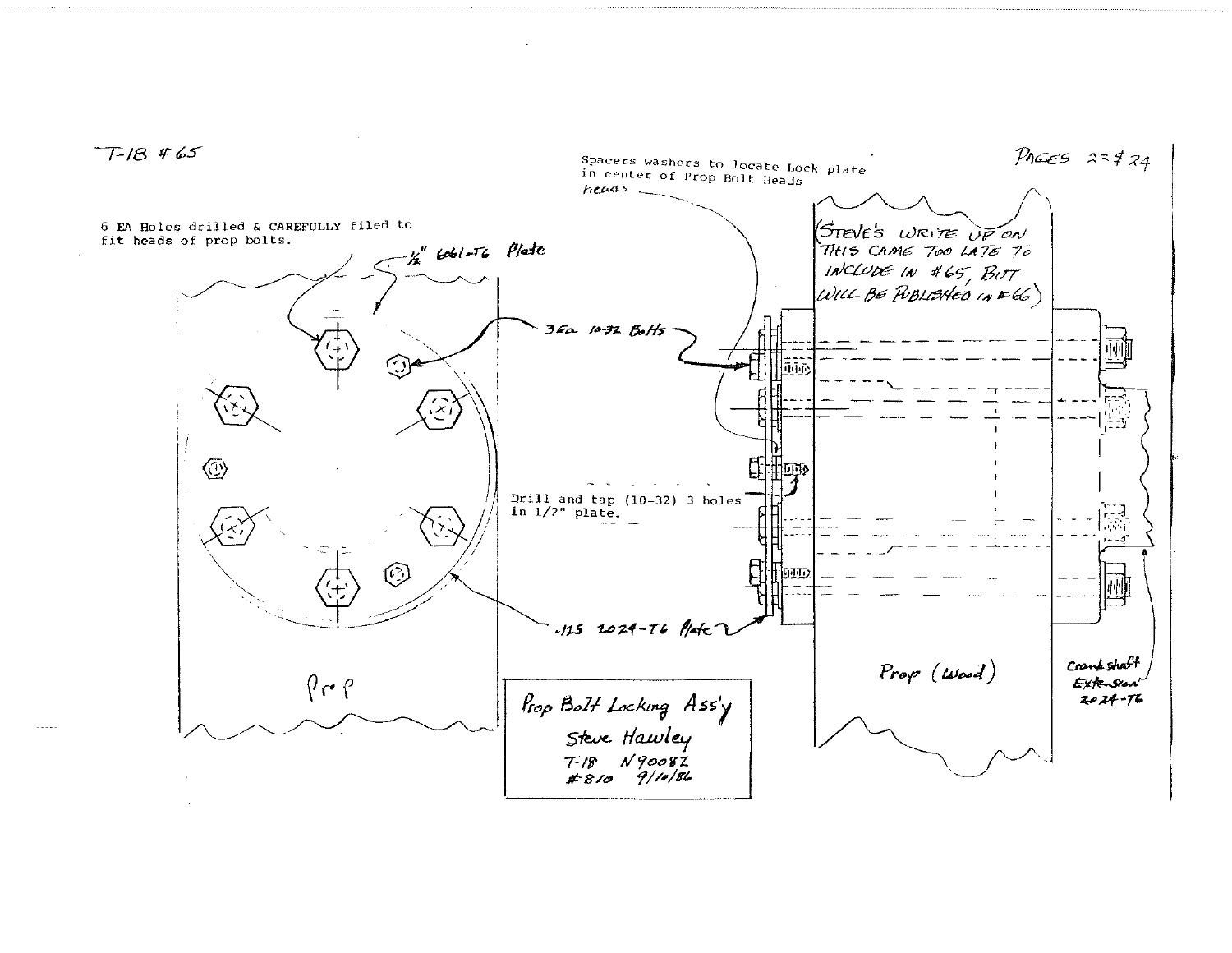Steve's *letter* of explanation WAS here all the time and I found it at the last minute, but DON'T disregard my remark about *steve* sending in a write-up on the prop and some accounts of vapor lock problems he has had. If any of you have had engine stoppages because of fuel systems PLEASE send in immediately (If you don't want your name used, just advs.)

September, 16, 1986

Dick Cavin . 10529 Somerton Dallas Texas, 75229

Dear Dick,

Sorry to take so long between correspondence. Yes, I'm still around flying the T -18. I'm getting fantastic performance with the "Warnke" propeller.-- 200 mph. T AS at 2500 rpm at 2500 feet. I would guess that the top speed (2710 rpm) is around 216 mph if the air-speed is linear. I don't really care because I can't afford to buy the gas at 2710 rpm let alone at 2500. I have never had the tachometer calibrated 80 that may be off.

A friend asked me to draw a sketch of the prop bolt locking assembly I have installed on the  $T-18$ . It was rather time consuming to fabricate but is absolutely positive. If a wooden prop is used, it is absolutely essential that the torque be checked prior to flight. As the weather changes, and especially the humidity, the bolts will become loose and very bad things will happen in a hurry! It hasn't happened to me and I don't think it ever will.

To check the torque on the prop bolts, the head has to be restsrained while the nut is checked. Unfortunately, we have all buried the heads of the prop bolts under a shiny spinner with about a jillion screws. I soon established the fact there had to be a better way, hence the locking device.

 $\bigoplus$ twe As ever, Steve Hawley

'/J(l;T3 IT FOP. *11-1/'5 /S5U E, 6E4/5.* / */f4-C* 1- f1l65: *0;2., iu)o /'/'w:JRG'* {Jr' /'/,ri?R #!..- (.so~c7 *or /T ".:CCif.* ~i41£ */"?'F* ft1 *S;* WI ))~ Y £,££crl!!c -;)/?rl()l(!~o. *r;f7l7&El',* S6 It'Ll. *IJA/G'* ~l,p UJ~!7 LilLi "f6t, *Aoa}*  ,'7'S OFF 70 VERN PEPPARTS PLANT TO GET # 65 DRINTED UP  $~$ AAID 1N THE IMAIL.

 $D$ ICK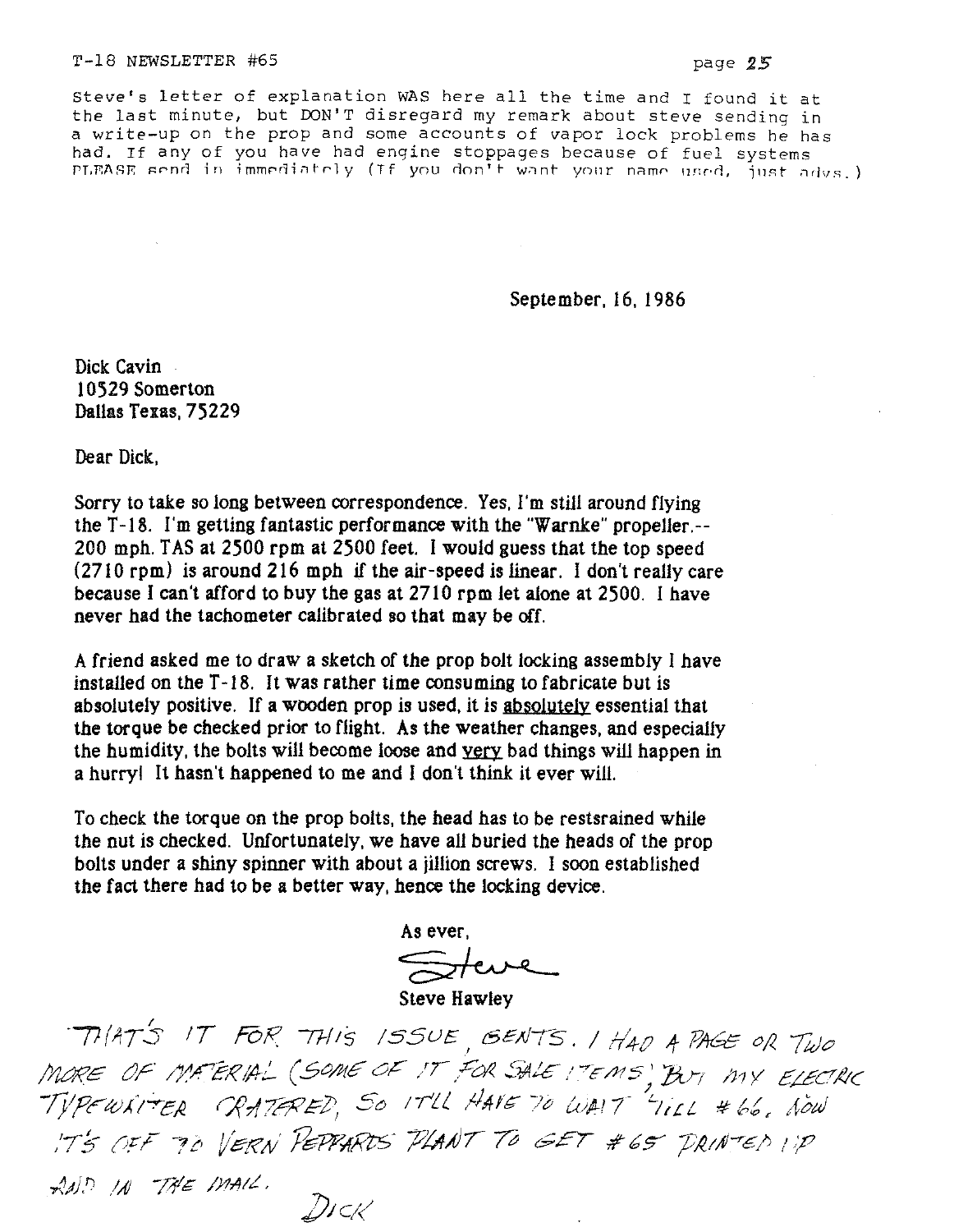$\label{eq:2.1} \frac{1}{\sqrt{2}}\int_{\mathbb{R}^3}\frac{1}{\sqrt{2}}\left(\frac{1}{\sqrt{2}}\right)^2\frac{1}{\sqrt{2}}\left(\frac{1}{\sqrt{2}}\right)^2\frac{1}{\sqrt{2}}\left(\frac{1}{\sqrt{2}}\right)^2\frac{1}{\sqrt{2}}\left(\frac{1}{\sqrt{2}}\right)^2.$  $\label{eq:2.1} \frac{1}{\sqrt{2}}\int_{\mathbb{R}^3}\frac{1}{\sqrt{2}}\left(\frac{1}{\sqrt{2}}\right)^2\frac{1}{\sqrt{2}}\left(\frac{1}{\sqrt{2}}\right)^2\frac{1}{\sqrt{2}}\left(\frac{1}{\sqrt{2}}\right)^2\frac{1}{\sqrt{2}}\left(\frac{1}{\sqrt{2}}\right)^2.$  $\label{eq:2.1} \mathcal{L}(\mathcal{L}^{\text{max}}_{\mathcal{L}}(\mathcal{L}^{\text{max}}_{\mathcal{L}}(\mathcal{L}^{\text{max}}_{\mathcal{L}}(\mathcal{L}^{\text{max}}_{\mathcal{L}})))$